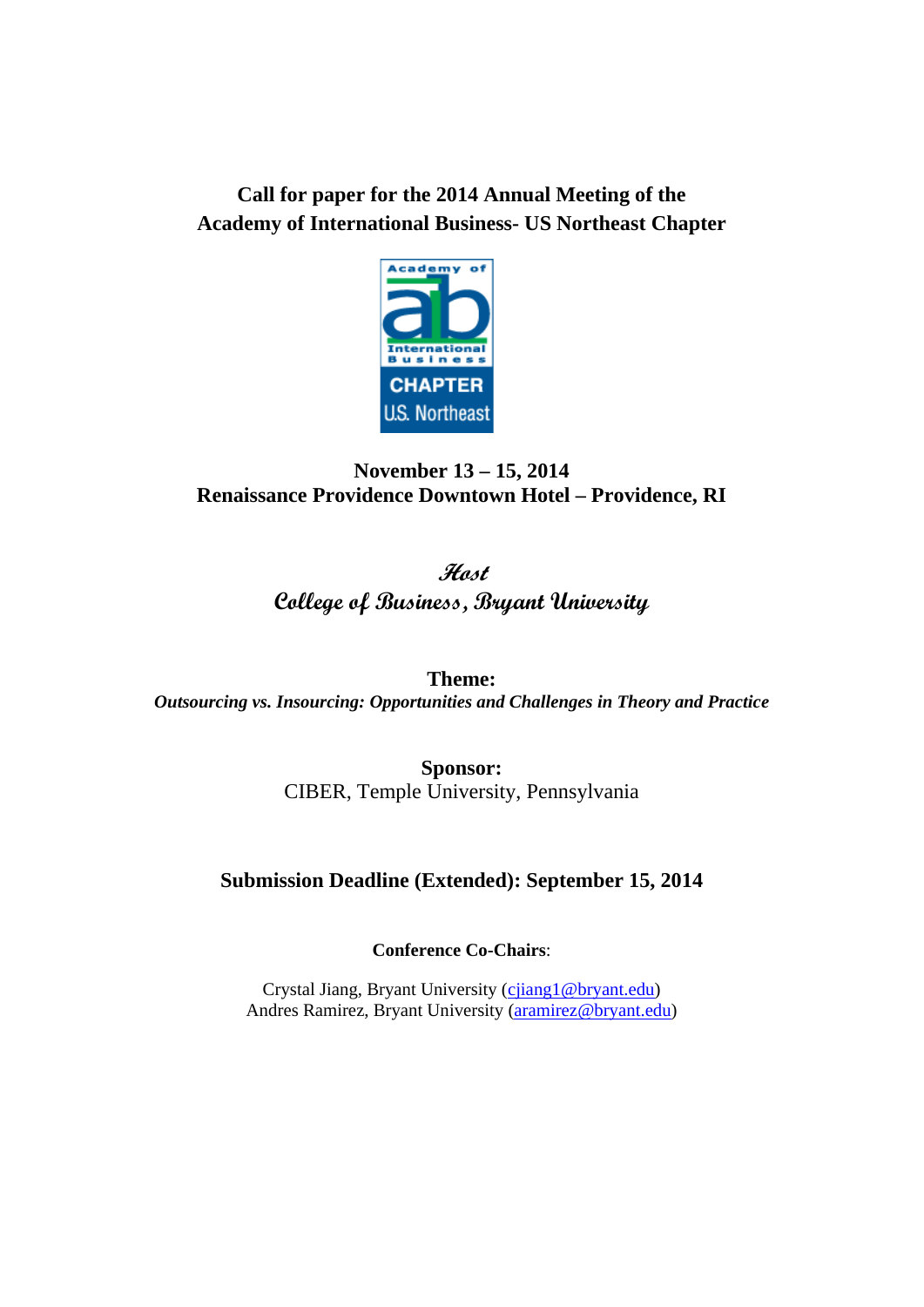# **MEETING ANNOUNCEMENT**

The 2014 AIB NE chapter annual meeting will be held in Providence, RI, U.S.A. on November 13 – 15, 2014. The host school will be the College of Business, Bryant University, RI, USA

# **CALL FOR PAPERS**

Competitive papers and proposals for special sessions and doctoral students are invited for the topic areas listed below. Papers and proposals in other related areas are welcome as well. Papers focusing on the following topics will be given special consideration.

- Developing, executing, and governing strategic partnerships in onshore and/or offshore practices
- Enhancing organizational capabilities (e.g., innovative activities) through outsourcing and/or insourcing
- Managing knowledge in both offshore and onshore outsourcing and/or insourcing activities
- Managing cross-cultural business relationships
- Managing talents within the organization
- Managing multinational company performance
- Pedagogical papers focusing on improving business practices

# **GUEST SPEAKERS**

Confirmed conference speakers include the following (name appears in alphabetical order):

Professor **Allan Bird**, Northeastern University, Darla and Frederick Brodsky Trustee Professor in Global Business.

Professor **John Cantwell**, Rutgers Business School, Distinguished Professor and Editor in Chief of Journal of International Business Studies (JIBS).

Professor **Mike Kotabe**, Temple University, Professor & Dorothy S. Washburn Chair and Editor in Chief of Journal of International Management (JIM).

Professor **Sumit Kundu**, Florida International University, Professor & James K. Batten Eminent Scholar Chair in International Business, AIB Vice President.

Professor **Ram Mudambi**, Temple University, Professor and Perelman Senior Research Fellow. He served as an associate Editor of the Global Strategy Journal (GSJ) (2010-2013) and is an Area Editor at the Journal of International Business Studies (JIBS) (2013-2016), AIB Vice President.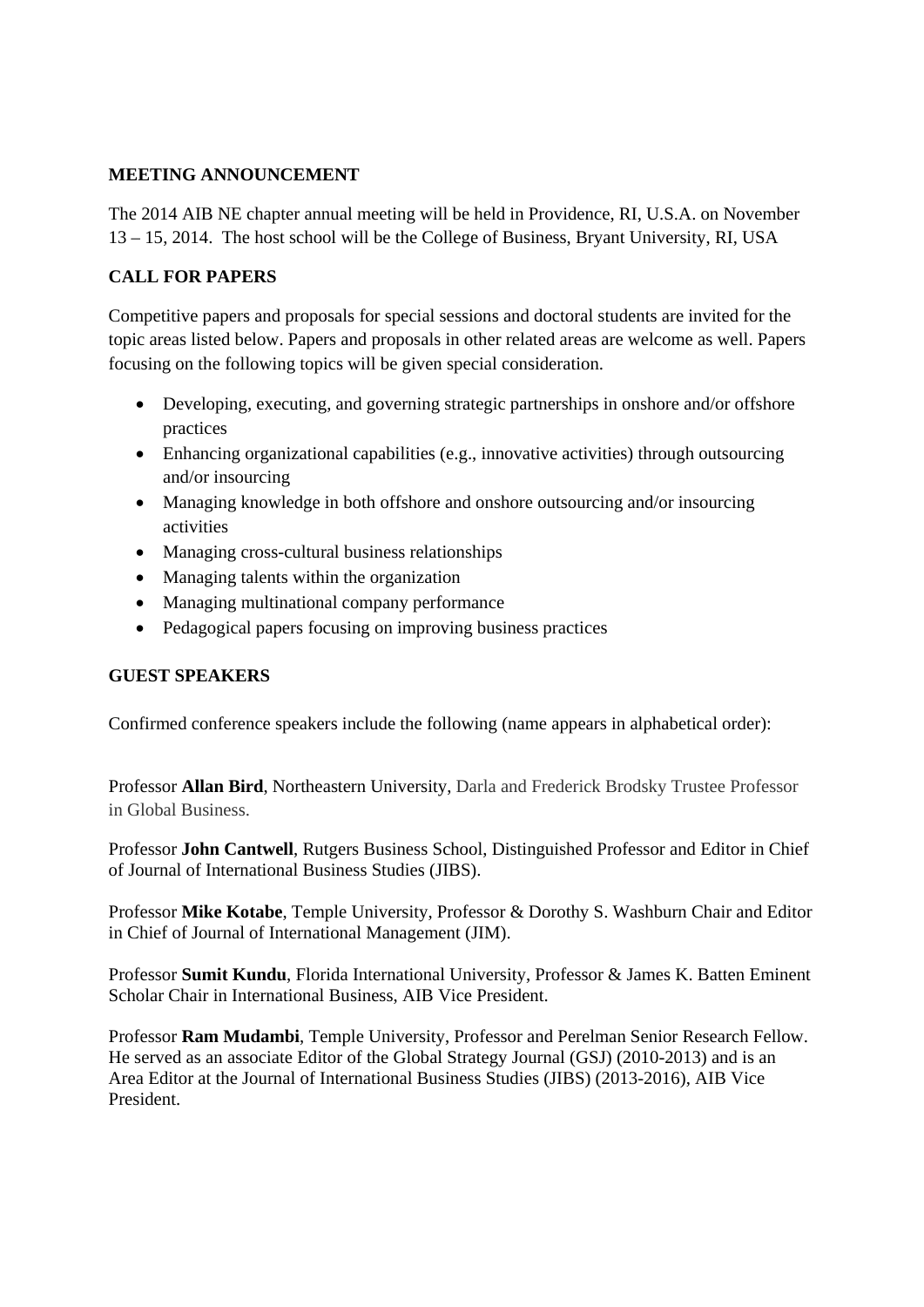### **DOCTORAL STUDENT CONSORTIUM**

Doctoral students are encouraged to submit working papers to the doctoral student consortium. Selected distinguished academics will be invited to participate in the consortium. There is a special discount on registration fee and hotel rate for students.

# **BEST PAPER AWARD**

The Bryant University International Business Program Best Paper Award and Best Ph.D. student paper award, based on the recommendations of reviewers, will be given during the Award Luncheon on November 15. The format of the Consortium will facilitate a constructive discussion among the doctoral students and the participating faculty on topics such as highimpact international business research, managing the dissertation stage, job search process, and successful entry into the academic career. In addition, students will receive feedback on their individual research projects as well as ideas and guidance regarding their future research.

All full-length papers submitted before the deadline will automatically be considered for the Best Paper Award and special issue publication. There will also be a Best Student Paper Award.

# **PUBLISHING OPPORTUNITIES**

The best papers of the conference will be considered for publication in the *Journal of Comparative International Management***.** Submissions on relevant topics in Entrepreneurship may be considered for the *New England Journal of Entrepreneurship* and the *Transnational Corporations Review*. All accepted conference papers will be published as an abstract in the 2014 AIB-NE Conference Proceedings.

Paper submission needs to be categorized into one of the topical tracks. Each paper must be submitted to only one track. Please select the track closest to your proposal from the list below:

# **PROGRAM TRACKS & CHAIRS**

#### **Track 1: Accounting & Finance**

Track chair: Dr. Liu Wang (lwang@providence.edu)

# **Track 2: Business Ethics, Corporate Governance & Social Responsibility**

Track chair: Dr. Srdan Zdravkovic (szdravko@bryant.edu)

#### **Track 3: International Entrepreneurship**

Track chair: Dr. Grace Guo (chun\_guog@sacredheart.edu)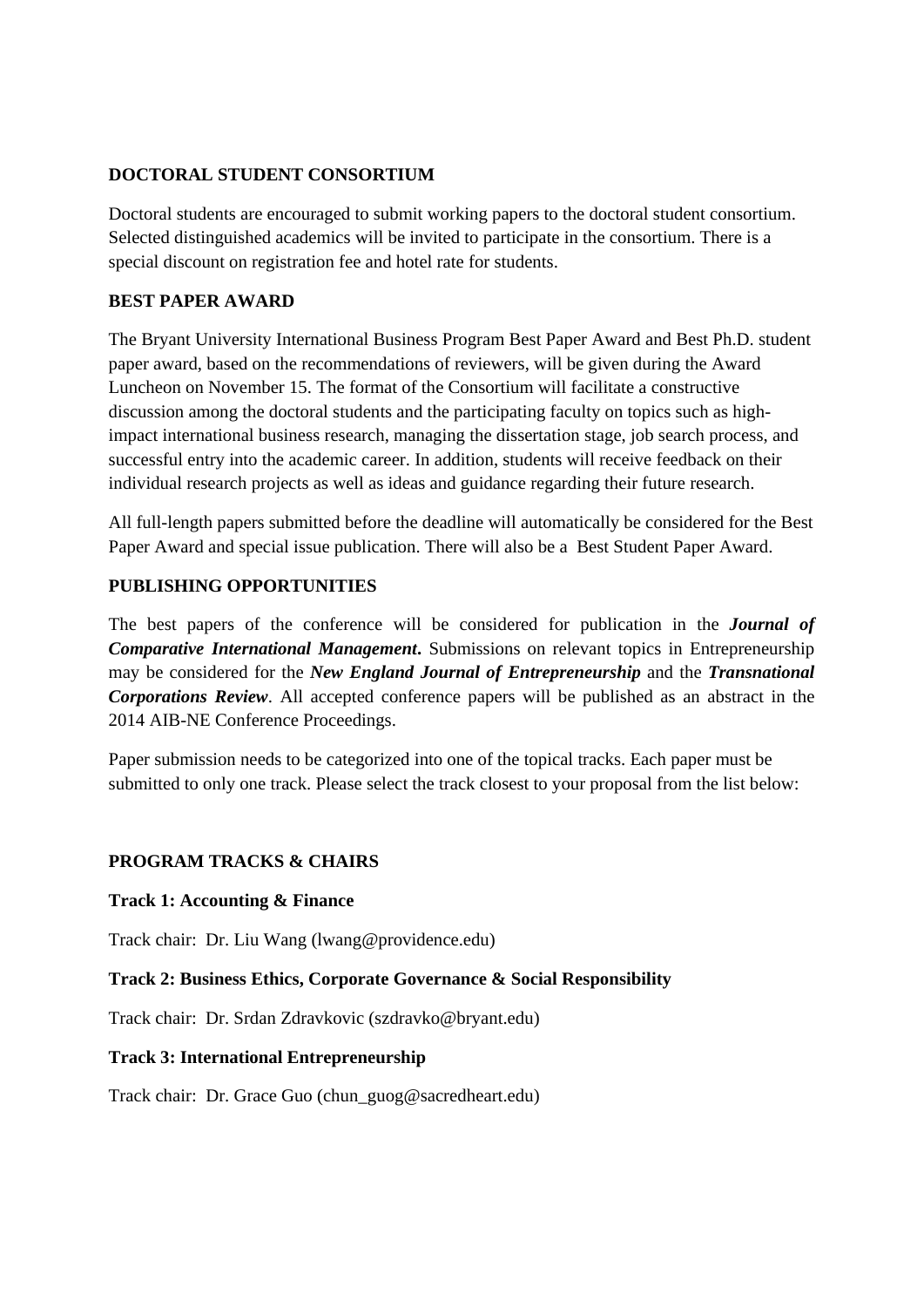#### **Track 4: Global Supply Chain and Operations Management**

Track chair: Dr. Suhong Li (sli@bryant.edu)

#### **Track 5: Innovation and Knowledge Management**

Track chair: Dr. Denise Dunlap (d.dunlap@neu.edu)

#### **Track 6: Institutions and International Business**

Track chair: Dr. Elzotbek Rustambekov (erustambekov@bryant.edu)

#### **Track 7: Management Information Systems**

Track chair: Dr. Dirk Primus (dprimus@bryant.edu)

#### **Track 8: Cross Cultural Management**

Track chair: Dr. Jim Segovis (jsegovis@bryant.edu)

#### **Track 9: Foreign Direct Investment Theory and Practices**

Track chair: Dr. Tim Swift (tswift@sju.edu)

#### **Track 10: Managing Talent Across Borders**

Track chair: Dr. Diya Das (ddas@bryant.edu)

#### **Track 11: International Marketing Opportunities and Challenges**

Track chair: Dr. Jane McKay\_Nesbitt (jmckayne@bryant.edu)

#### **SUBMISSION GUIDELINE**

All submissions will be blind refereed and a selected number of papers will be published in the conference proceedings. Publication in the proceedings does not preclude subsequent publication in other journals when proper acknowledgements are made. The submission guidelines can be found at the conference website: http://conference2014.aibne.net.

By submitting a manuscript, the author(s) certifies that it is not copyrighted or previously published, has not been presented or accepted or is not currently under review for presentation at another professional meeting. At least one author must register for the conference. If more than one author presents the paper, each presenter must register.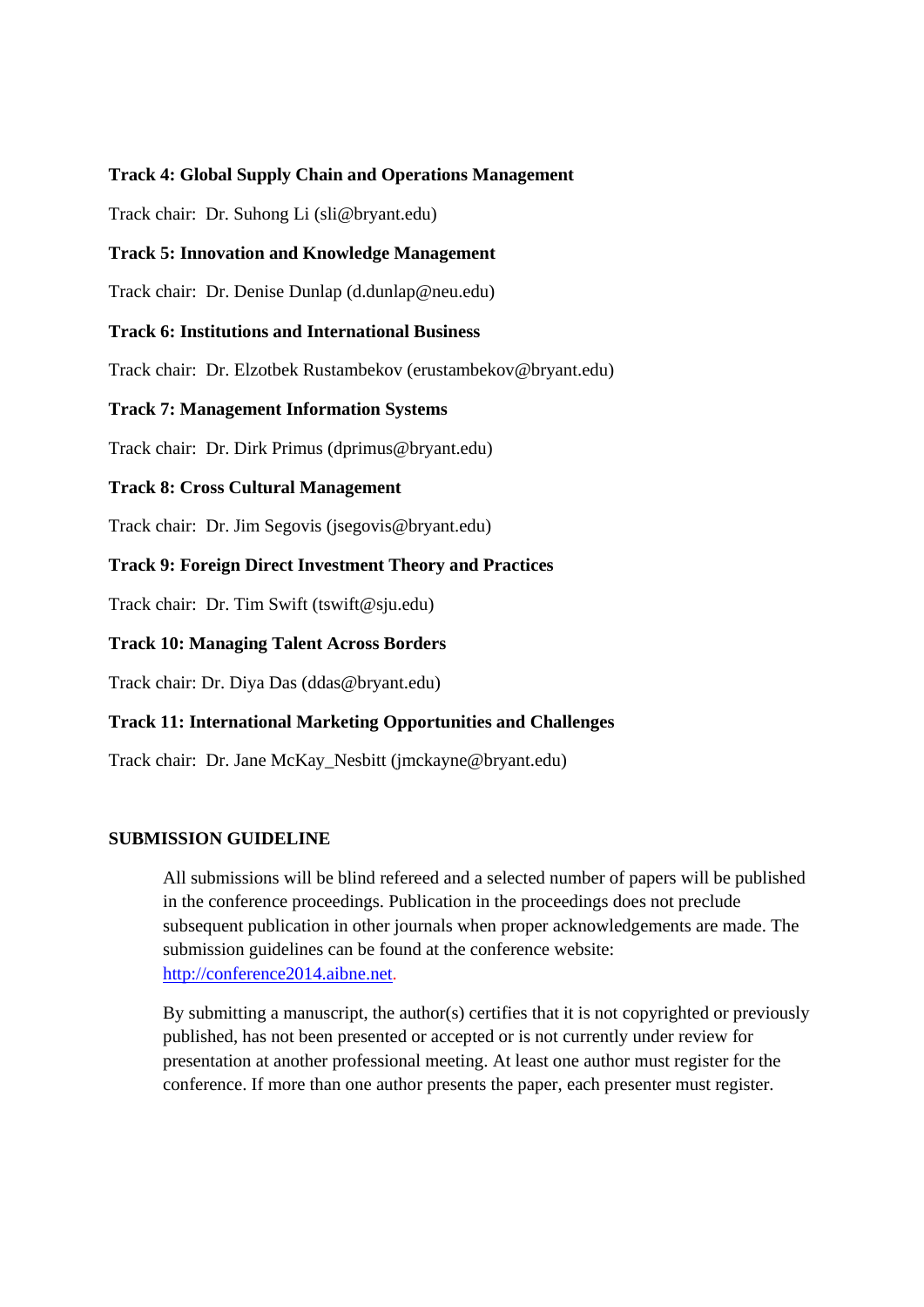The manuscripts should be typed in a **single Microsoft Word document** containing all exhibits and figures.

- 1. All papers should be double-spaced and should NOT exceed 30 pages (excluding the Title page and references).
- 2. All information identifying the authors should be removed from the paper. Select File/Properties and set AIBNE as author.
- 3. All submission must have a SEPARATE title page with the title of the paper, the name(s), affiliation(s), and complete address of all authors including phone, fax, and email.
- 4. In case of multiple authors, the name of the correspondence author should be clearly indicated.

All submissions must be sent by September 15. Electronic submissions will be acknowledged by



return e-mail upon receipt. Acceptance decisions will be made by September 30, 2014. Specific instructions will be sent to the authors of accepted manuscripts along with the acceptance notification.

The deadline for pre-registration is October 20, 2014. The **pre-registration is \$300 (\$100 for students).** An

additional \$100 will be charged for late registration. Registration includes a copy of conference proceedings, most meals during the conference, a reception, refreshments between sessions, and the award luncheon. In addition, some sightseeing tours and factory tours will be available for those who are inclined.

The tentative conference program will be uploaded on the website of AIBNE (http://aibne.net) by October 30, 2014.

# **HOTEL AND TRAVEL ARRANGEMENTS**

The Renaissance Providence Downtown Hotel will serve as the host hotel and conference venue. Bryant University has arranged an exceptional hotel room rate of \$129 plus tax per night. Details regarding booking reservations will be provided to successful contributors along with their acceptance letters.

The Renaissance Providence is housed within the original exterior design commissioned by the Freemasons during the 1920s. Due to the Great Depression, construction of the Temple was never completed.